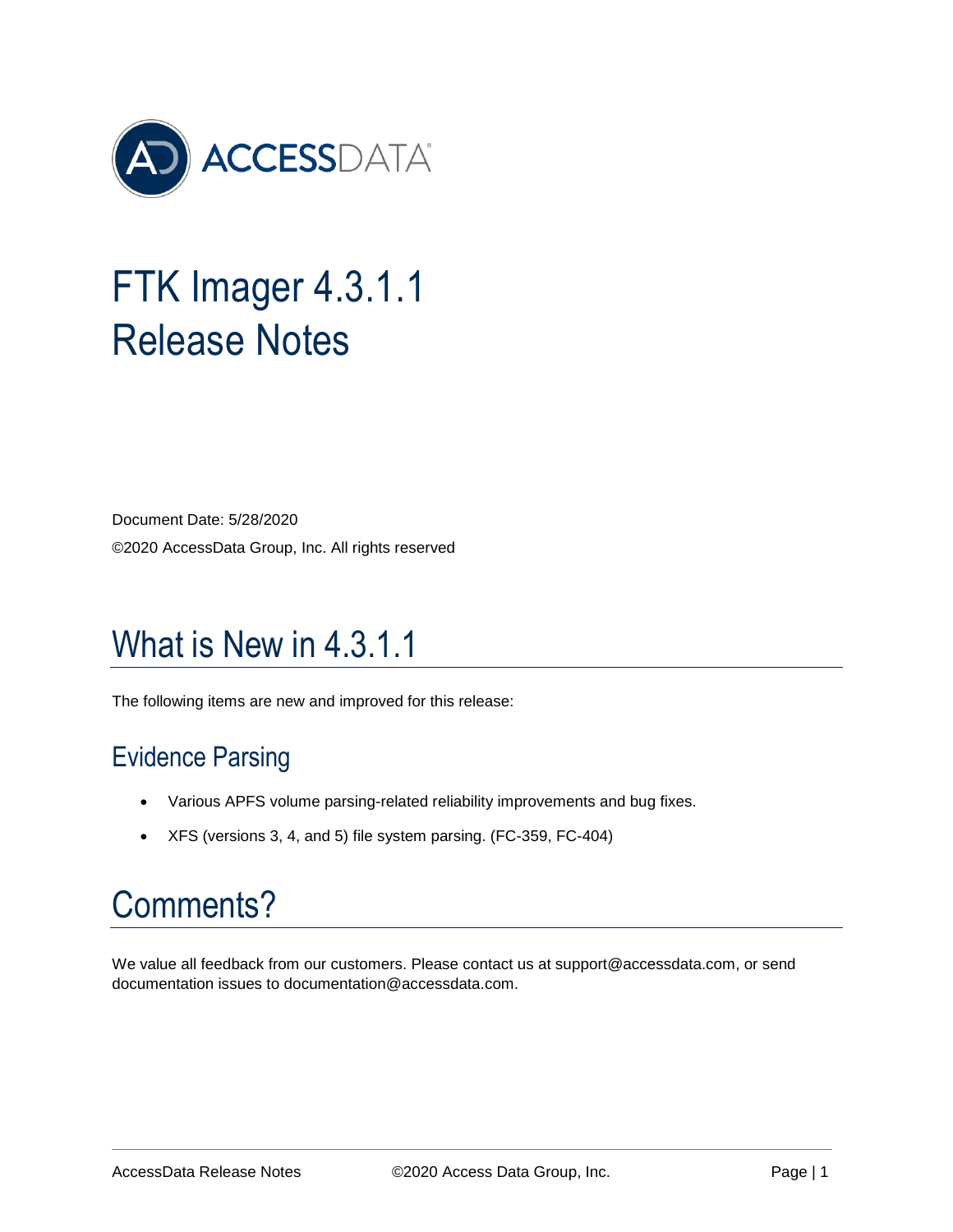### AccessData Legal Information

Document date: May 28, 2020

#### Legal Information

©2020 AccessData Group, Inc. All rights reserved. No part of this publication may be reproduced, photocopied, stored on a retrieval system, or transmitted without the express written consent of the publisher.

AccessData Group, Inc. makes no representations or warranties with respect to the contents or use of this documentation, and specifically disclaims any express or implied warranties of merchantability or fitness for any particular purpose. Further, AccessData Group, Inc. reserves the right to revise this publication and to make changes to its content, at any time, without obligation to notify any person or entity of such revisions or changes.

Further, AccessData Group, Inc. makes no representations or warranties with respect to any software, and specifically disclaims any express or implied warranties of merchantability or fitness for any particular purpose. Further, AccessData Group, Inc. reserves the right to make changes to any and all parts of AccessData software, at any time, without any obligation to notify any person or entity of such changes.

You may not export or re-export this product in violation of any applicable laws or regulations including, without limitation, U.S. export regulations or the laws of the country in which you reside.

AccessData Group, Inc. 603 E. Timpanogos Circle Building H Orem, UT 84097 USA

.

#### AccessData Trademarks and Copyright Information

The following are either registered trademarks or trademarks of AccessData Group, Inc. All other trademarks are the property of their respective owners

| AccessData®                           | AD Summation®                                     | Mobile Phone Examiner Plus®  |
|---------------------------------------|---------------------------------------------------|------------------------------|
| AccessData Certified Examiner® (ACE®) | Discovery Cracker <sup>®</sup>                    | MPE+ Velocitor™              |
| AD AccessData™                        | Distributed Network Attack®                       | Password Recovery Toolkit®   |
| AD eDiscovery <sup>®</sup>            | <b>DNA®</b>                                       | <b>PRTK®</b>                 |
| AD RTK™                               | Forensic Toolkit <sup>®</sup> (FTK <sup>®</sup> ) | Registry Viewer <sup>®</sup> |
| LawDrop®                              | Summation <sup>®</sup>                            |                              |

A trademark symbol (®, ™, etc.) denotes an AccessData Group, Inc. trademark. With few exceptions, and unless otherwise notated, all third-party product names are spelled and capitalized the same way the owner spells and capitalizes its product name. Third-party trademarks and copyrights are the property of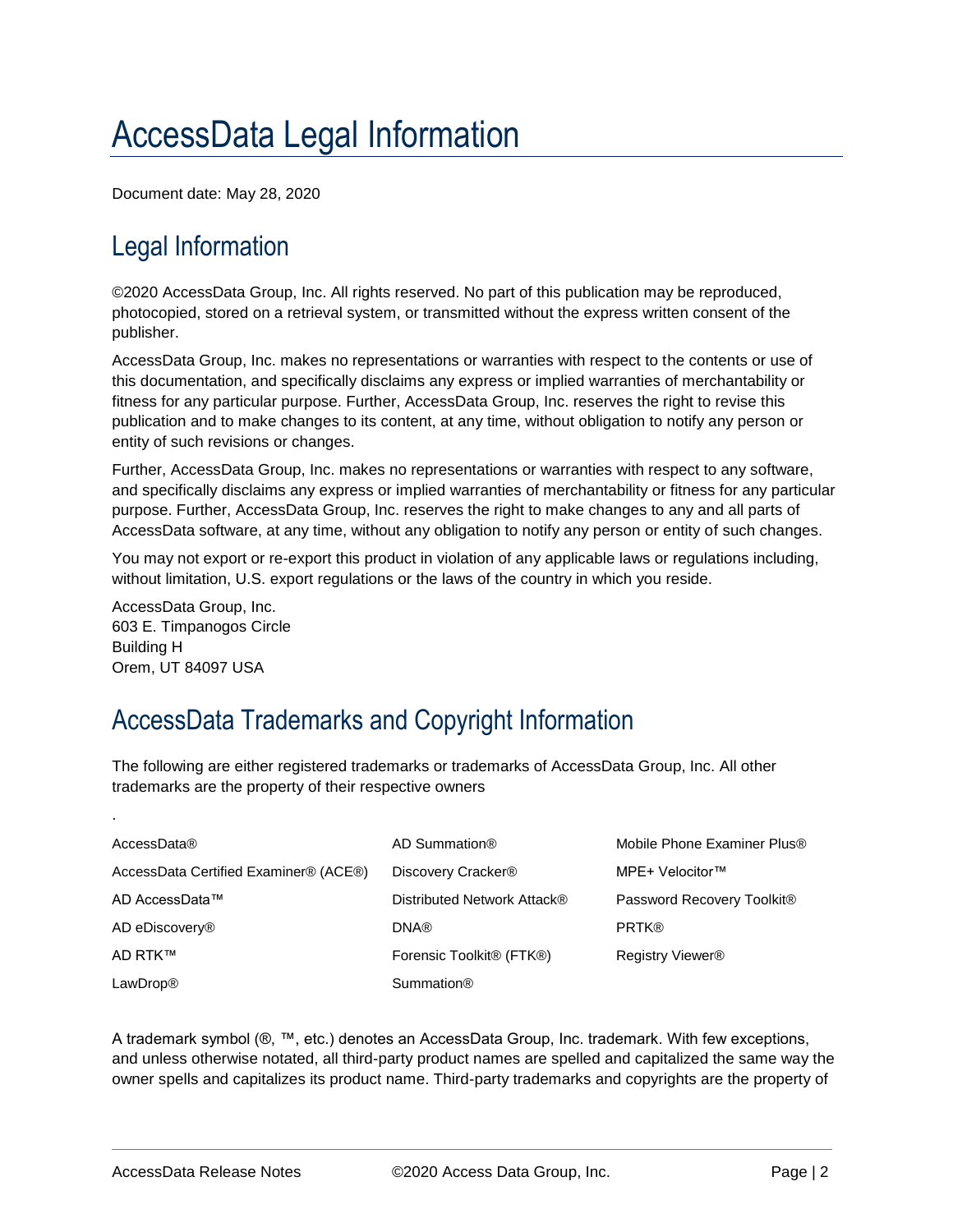the trademark and copyright holders. AccessData claims no responsibility for the function or performance of third-party products.

Third party acknowledgements:

- AFF® and AFFLIB® Copyright® 2005, 2006, 2007, 2008 Simson L. Garfinkel and Basis Technology Corp. All rights reserved. Copyright © 2005 - 2009 Ayende Rahien
- FreeBSD ® Copyright 1992-2011. The FreeBSD Project.
- BSD License:

Copyright (c) 2009-2011, Andriy Syrov. All rights reserved. Redistribution and use in source and binary forms, with or without modification, are permitted provided that the following conditions are met: Redistributions of source code must retain the above copyright notice, this list of conditions and the following disclaimer; Redistributions in binary form must reproduce the above copyright notice, this list of conditions and the following disclaimer in the documentation and/or other materials provided with the distribution; Neither the name of Andriy Syrov nor the names of its contributors may be used to endorse or promote products derived from this software without specific prior written permission. THIS SOFTWARE IS PROVIDED BY THE COPYRIGHT HOLDERS AND CONTRIBUTORS "AS IS" AND ANY EXPRESS OR IMPLIED WARRANTIES, INCLUDING, BUT NOT LIMITED TO, THE IMPLIED WARRANTIES OF MERCHANTABILITY AND FITNESS FOR A PARTICULAR PURPOSE ARE DISCLAIMED. IN NO EVENT SHALL THE COPYRIGHT OWNER OR CONTRIBUTORS BE LIABLE FOR ANY DIRECT, INDIRECT, INCIDENTAL, SPECIAL, EXEMPLARY, OR CONSEQUENTIAL DAMAGES (INCLUDING, BUT NOT LIMITED TO, PROCUREMENT OF SUBSTITUTE GOODS OR SERVICES; LOSS OF USE, DATA, OR PROFITS; OR BUSINESS INTERRUPTION) HOWEVER CAUSED AND ON ANY THEORY OF LIABILITY, WHETHER IN CONTRACT, STRICT LIABILITY, OR TORT (INCLUDING NEGLIGENCE OR OTHERWISE) ARISING IN ANY WAY OUT OF THE USE OF THIS SOFTWARE, EVEN IF ADVISED OF THE POSSIBILITY OF SUCH DAMAGE.

- WordNet License: This license is available as the file LICENSE in any downloaded version of WordNet.
- WordNet 3.0 license: (Download)

WordNet Release 3.0 This software and database is being provided to you, the LICENSEE, by Princeton University under the following license. By obtaining, using and/or copying this software and database, you agree that you have read, understood, and will comply with these terms and conditions.: Permission to use, copy, modify and distribute this software and database and its documentation for any purpose and without fee or royalty is hereby granted, provided that you agree to comply with the following copyright notice and statements, including the disclaimer, and that the same appear on ALL copies of the software, database and documentation, including modifications that you make for internal use or for distribution. WordNet 3.0 Copyright 2006 by Princeton University. All rights reserved. THIS SOFTWARE AND DATABASE IS PROVIDED "AS IS" AND PRINCETON UNIVERSITY MAKES NO REPRESENTATIONS OR WARRANTIES, EXPRESS OR IMPLIED. BY WAY OF EXAMPLE, BUT NOT LIMITATION, PRINCETON UNIVERSITY MAKES NO REPRESENTATIONS OR WARRANTIES OF MERCHANT- ABILITY OR FITNESS FOR ANY PARTICULAR PURPOSE OR THAT THE USE OF THE LICENSED SOFTWARE, DATABASE OR DOCUMENTATION WILL NOT INFRINGE ANY THIRD PARTY PATENTS, COPYRIGHTS, TRADEMARKS OR OTHER RIGHTS. The name of Princeton University or Princeton may not be used in advertising or publicity pertaining to distribution of the software and/or database.

Title to copyright in this software, database and any associated documentation shall at all times remain with Princeton University and LICENSEE agrees to preserve same.

 XMLmind XSL-FO Converter Professional Edition Developer License Agreement: **Distribution**